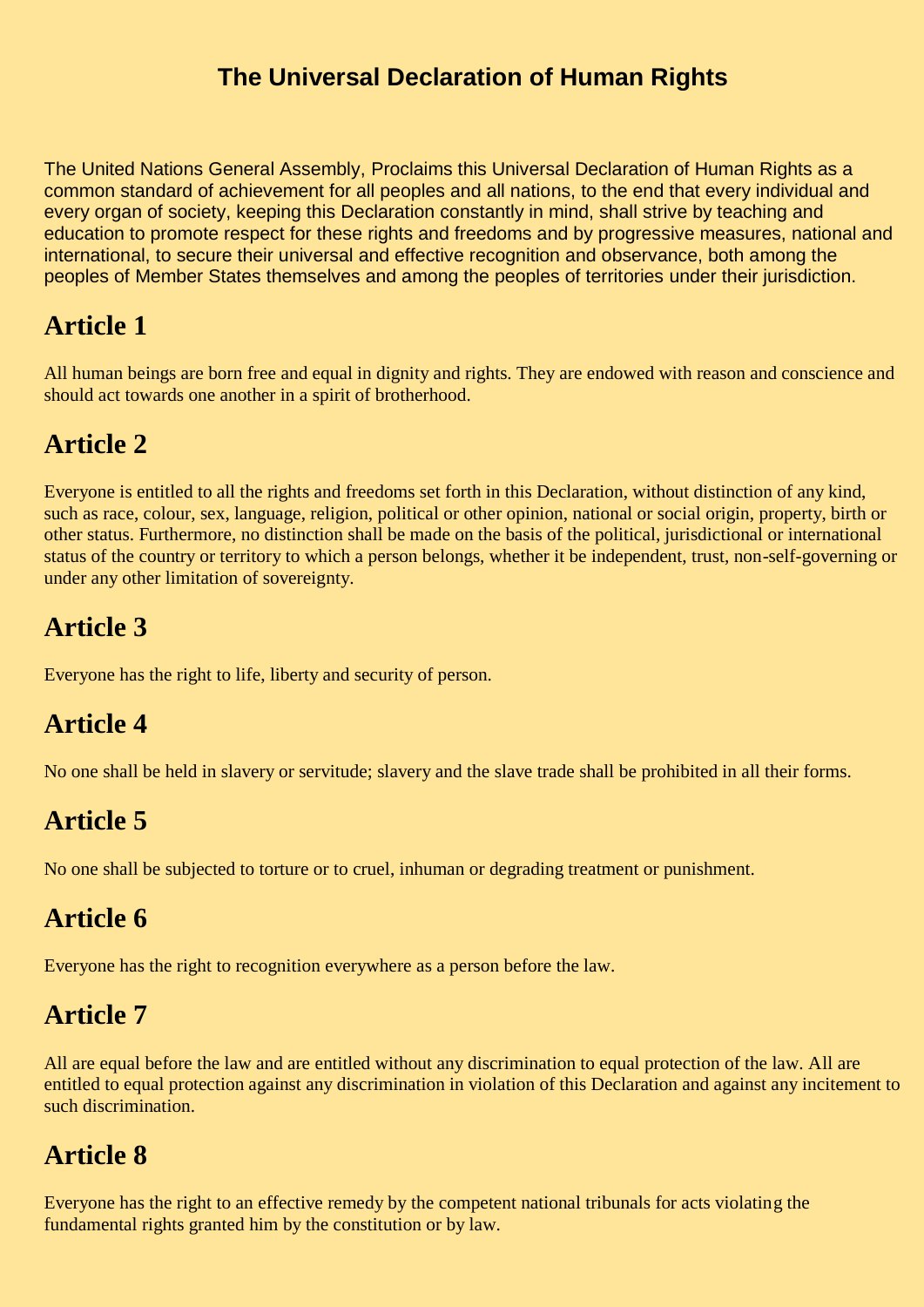## **Article 9**

No one shall be subjected to arbitrary arrest, detention or exile.

# **Article 10**

Everyone is entitled in full equality to a fair and public hearing by an independent and impartial tribunal, in the determination of his rights and obligations and of any criminal charge against him.

### **Article 11**

- 1. Everyone charged with a penal offence has the right to be presumed innocent until proved guilty according to law in a public trial at which he has had all the guarantees necessary for his defence.
- 2. No one shall be held guilty of any penal offence on account of any act or omission which did not constitute a penal offence, under national or international law, at the time when it was committed. Nor shall a heavier penalty be imposed than the one that was applicable at the time the penal offence was committed.

## **Article 12**

No one shall be subjected to arbitrary interference with his privacy, family, home or correspondence, nor to attacks upon his honour and reputation. Everyone has the right to the protection of the law against such interference or attacks.

### **Article 13**

- 1. Everyone has the right to freedom of movement and residence within the borders of each state.
- 2. Everyone has the right to leave any country, including his own, and to return to his country.

## **Article 14**

- 1. Everyone has the right to seek and to enjoy in other countries asylum from persecution.
- 2. This right may not be invoked in the case of prosecutions genuinely arising from non-political crimes or from acts contrary to the purposes and principles of the United Nations.

### **Article 15**

- 1. Everyone has the right to a nationality.
- 2. No one shall be arbitrarily deprived of his nationality nor denied the right to change his nationality.

## **Article 16**

- 1. Men and women of full age, without any limitation due to race, nationality or religion, have the right to marry and to found a family. They are entitled to equal rights as to marriage, during marriage and at its dissolution.
- 2. Marriage shall be entered into only with the free and full consent of the intending spouses.
- 3. The family is the natural and fundamental group unit of society and is entitled to protection by society and the State.

### **Article 17**

- 1. Everyone has the right to own property alone as well as in association with others.
- 2. No one shall be arbitrarily deprived of his property.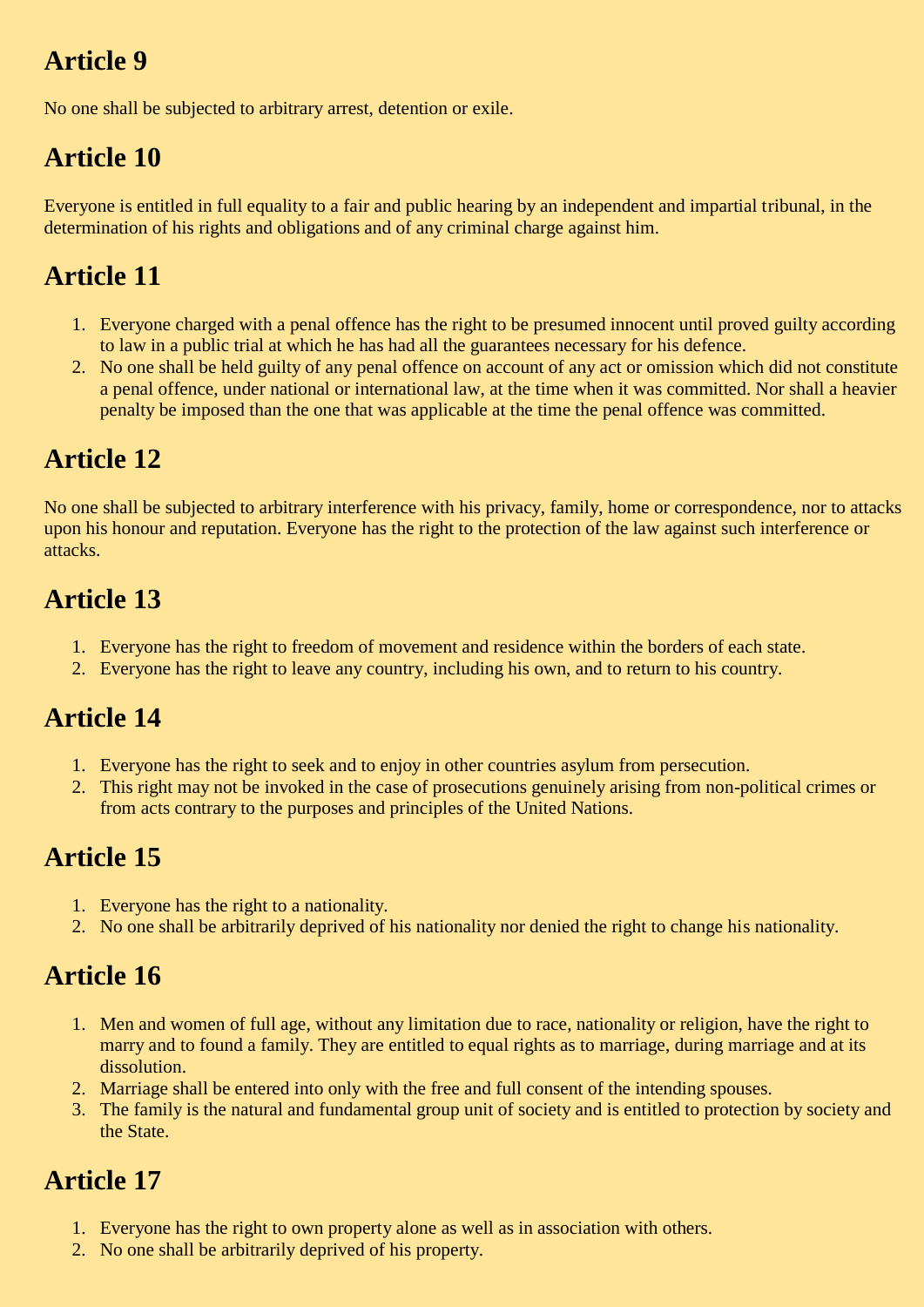## **Article 18**

Everyone has the right to freedom of thought, conscience and religion; this right includes freedom to change his religion or belief, and freedom, either alone or in community with others and in public or private, to manifest his religion or belief in teaching, practice, worship and observance.

## **Article 19**

Everyone has the right to freedom of opinion and expression; this right includes freedom to hold opinions without interference and to seek, receive and impart information and ideas through any media and regardless of frontiers.

### **Article 20**

- 1. Everyone has the right to freedom of peaceful assembly and association.
- 2. No one may be compelled to belong to an association.

### **Article 21**

- 1. Everyone has the right to take part in the government of his country, directly or through freely chosen representatives.
- 2. Everyone has the right of equal access to public service in his country.
- 3. The will of the people shall be the basis of the authority of government; this will shall be expressed in periodic and genuine elections which shall be by universal and equal suffrage and shall be held by secret vote or by equivalent free voting procedures.

### **Article 22**

Everyone, as a member of society, has the right to social security and is entitled to realization, through national effort and international co-operation and in accordance with the organization and resources of each State, of the economic, social and cultural rights indispensable for his dignity and the free development of his personality.

## **Article 23**

- 1. Everyone has the right to work, to free choice of employment, to just and favourable conditions of work and to protection against unemployment.
- 2. Everyone, without any discrimination, has the right to equal pay for equal work.
- 3. Everyone who works has the right to just and favourable remuneration ensuring for himself and his family an existence worthy of human dignity, and supplemented, if necessary, by other means of social protection.
- 4. Everyone has the right to form and to join trade unions for the protection of his interests.

## **Article 24**

Everyone has the right to rest and leisure, including reasonable limitation of working hours and periodic holidays with pay.

## **Article 25**

- 1. Everyone has the right to a standard of living adequate for the health and well-being of himself and of his family, including food, clothing, housing and medical care and necessary social services, and the right to security in the event of unemployment, sickness, disability, widowhood, old age or other lack of livelihood in circumstances beyond his control.
- 2. Motherhood and childhood are entitled to special care and assistance. All children, whether born in or out of wedlock, shall enjoy the same social protection.